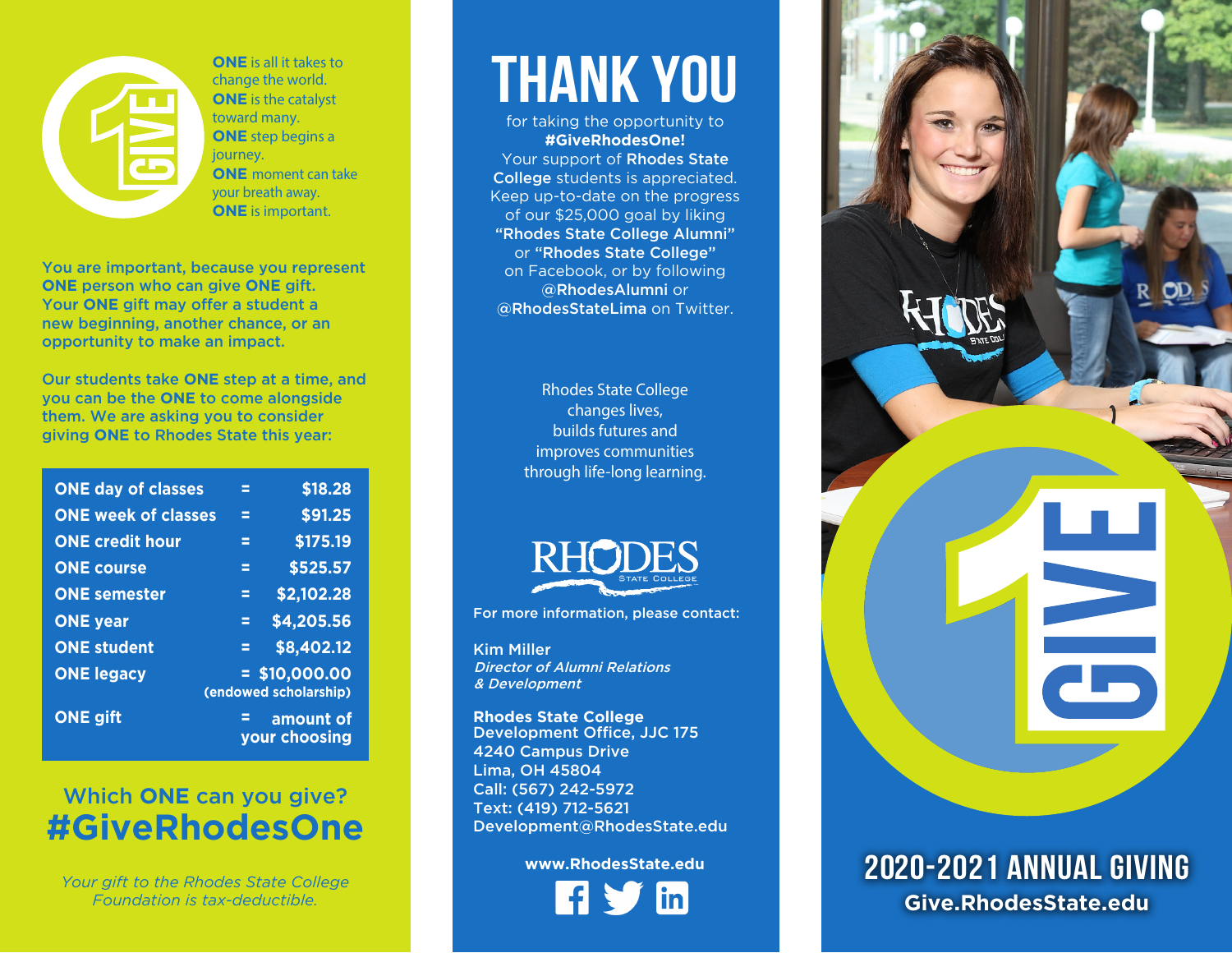**ONE** gift can change the life of a student at Rhodes State. That same gift transforms

lives and communities. A gift that grows in this way is truly worthy of acknowledgement. Thank you for your commitment to our students and your community.

The average Community College student has about \$7,000 in unmet need.\* The Rhodes State College Foundation was established in 1978 to raise funds to help meet this need.

- Students may receive \$187,500+ from the Foundation's scholarships this year.
- Over the past five years, the average awarded scholarship is up 27% to \$1,179.
- More students are able to receive Foundation Scholarships due to increased giving by generous donors.

\*2016 Source: http://perspectives.acct.org/ stories/despite-low-tuition-and-grant-aid-mostcommunity-college-students-have-unmetfinancial-need

**#GiveRhodesOne** puts student success at the heart of all we do. Our gifts build a foundation upon which students can stand to reach their goals and dreams. They reinforce Rhodes State as the "#1 Choice" for our students and the communities we serve.

> **WE ARE PROUD TO SAY THAT BECAUSE OF GENEROUS DONORS LIKE YOU, SCHOLARSHIPS ARE GROWING**

When you **#GiveRhodesOne**, your gift may be directed toward five areas:

- **Area of Greatest Need**
- **Alumni Legacy Scholarship**
- **Rhodes State College Faculty & Staff Student Scholarship**
- **Rhodes State Scholarship** 
	- **Other Designation**

### **BEYOND ANNUAL GIVING**

If you want to explore establishing a scholarship, a fund, or making a planned gift, contact the Development Office to discuss your giving options.

 "I want to spend the time that I have left in this world helping as many people as I can. This scholarship gave me hope that someone else out there thinks, "Hey, you got this!" It's given me a little more confidence in this journey."

**Kelli Carpenter,** Nursing *Avis Hardin Smith Memorial Scholarship*

"To me this scholarship is an opportunity for me to set myself up for success in the future by continuing my education in a feild where I can grow and be successful in the long-term. When I discovered this program, I simply couldn't pass up the opportunity, because it was almost too good to be true."

**Grant Lovelace,** Concrete Tech. *Roger P. Jones Concrete Technology Scholarship*

"Knowing that there are people <sub>who care</sub> and are rooting for you is so impactful. This scholarship is my chance to a step closer at achieving my career goals. This is a career I can use to give back to my community. I am very thankful for the donors who make this decision to help students like me."

**Cassidy May, Nursing** *Rhodes State Scholarship* 

"I am so thankful that I get the opportunity to continue my education, knowing that I have been awarded financial stability because of generous donors, such as the Steiners. Their gift is a blessing to me as I achieve my goals and set out into the medical field to help others around me."

**Jenna Thiery, Radiographic Imaging** *David and Marie Steiner Scholarship*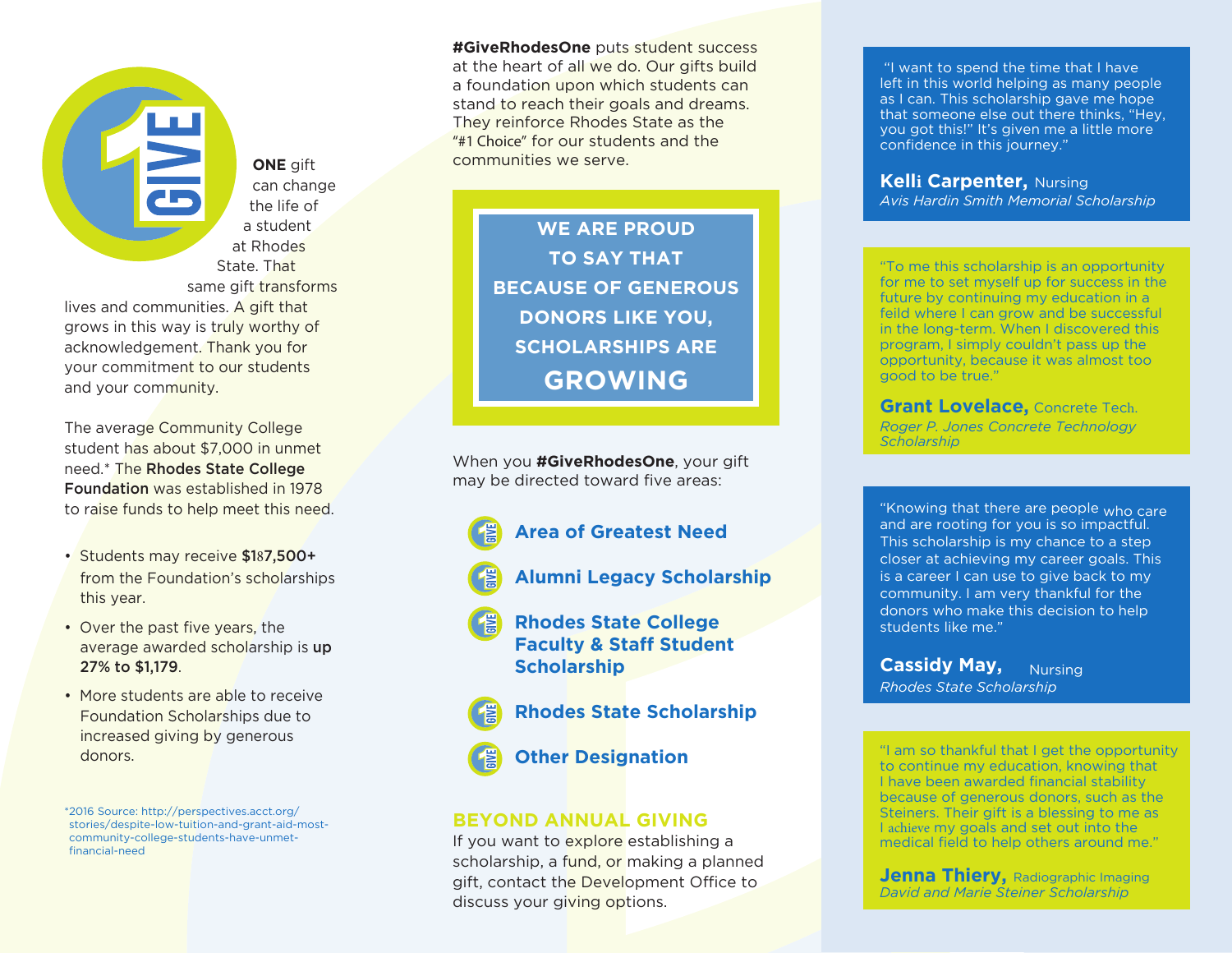

This year, we are asking you to invest in ONE gift to our students at Rhodes State College, giving them the pieces to keep building their futures. Your gift may be the ONE that offers a student an opportunity to make an impact in our communities. Please consider giving toward:

#### **Area of Greatest Need**

Your gift will be directed toward the area where an impact will be felt immediately.

#### **Alumni Legacy Scholarship**

Your gift will benefit the child or grandchild of a Rhodes State College/Lima Technical College alum.

#### **Rhodes State College Faculty & Staff Student Scholarship**

Provides assistance to students who do not qualify for traditional sources of financial aid.

#### **Rhodes State Scholarship**

This award is for any student with a minimum 2.5 cumulative GPA and a demonstrated financial need.

#### **Other Designation**

Review the list of scholarships at **RhodesState.edu**. Search *"Scholarships at a Glance"* to learn about scholarship giving opportunities.